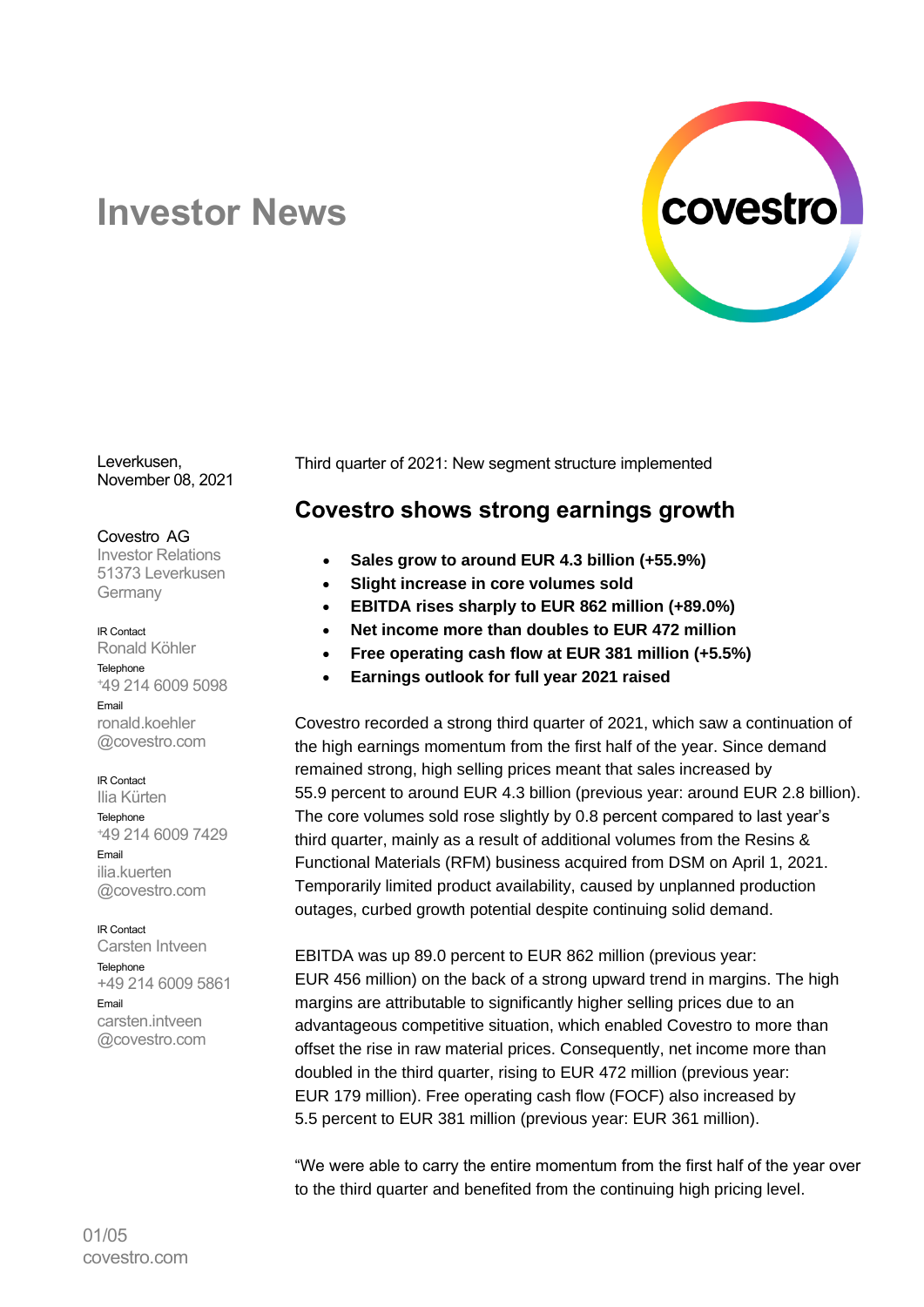

Constantly robust demand for our products shows that we offer the right solutions for our customers," said Dr. Markus Steilemann, CEO of Covestro. "With our portfolio, we're ideally positioned to meet the increasing demand for sustainable solutions and can serve this need even more precisely with our new Group structure."

## **Earnings outlook for full year 2021 raised**

Taking into account its current business performance, Covestro again revised its full-year guidance on November 8. The Group now anticipates EBITDA will be EUR 3.0 billion to EUR 3.2 billion for 2021 as a whole (previously: EUR 2.7 billion to EUR 3.1 billion). Due to a valuation-driven increase of working capital the FOCF is now expected to be EUR 1.4 billion to EUR 1.7 billion (previously: EUR 1.6 billion to EUR 2.0 billion). Covestro now anticipates that the return on capital employed (ROCE) will be 19 percent to 21 percent (previously: 16 percent to 20 percent). Due to limited product availability, core volume growth for the year as a whole is expected to be 10 percent to 12 percent (previously: 10 percent to 15 percent), of which around 6 percentage points will still be attributable to the RFM business.

"We've achieved significant increase in earnings and were at the upper end of the EBITDA guidance for the third quarter," stated Dr. Thomas Toepfer, CFO of Covestro. "We feel confident that this positive earnings trend will continue. This is further emphasized with our revised full-year guidance."

Covestro also assumes a positive medium-term trend. At its Investor Conference this September, the Group announced that it expects a substantial increase in mid-cycle EBITDA from its current level of EUR 2.2 billion to EUR 2.8 billion in 2024. This is due to Covestro's organizational realignment implemented since July 2021 in the wake of the company's transformation and the successful integration of RFM.

## **Investment in sustainable growth**

On the back of global political initiatives to reduce greenhouse gases, Covestro anticipates growing demand, especially in the fields of energy-efficient construction and electromobility. In order to satisfy this increase in demand, Covestro aims to generate sustainable growth and in the future will align investments even more consistently to the aspects of profitability and sustainability as part of its "Sustainable Future" strategy.

At its Investor Conference, Covestro also announced that it would resume the investment project for the construction of a world-scale MDI plant, which was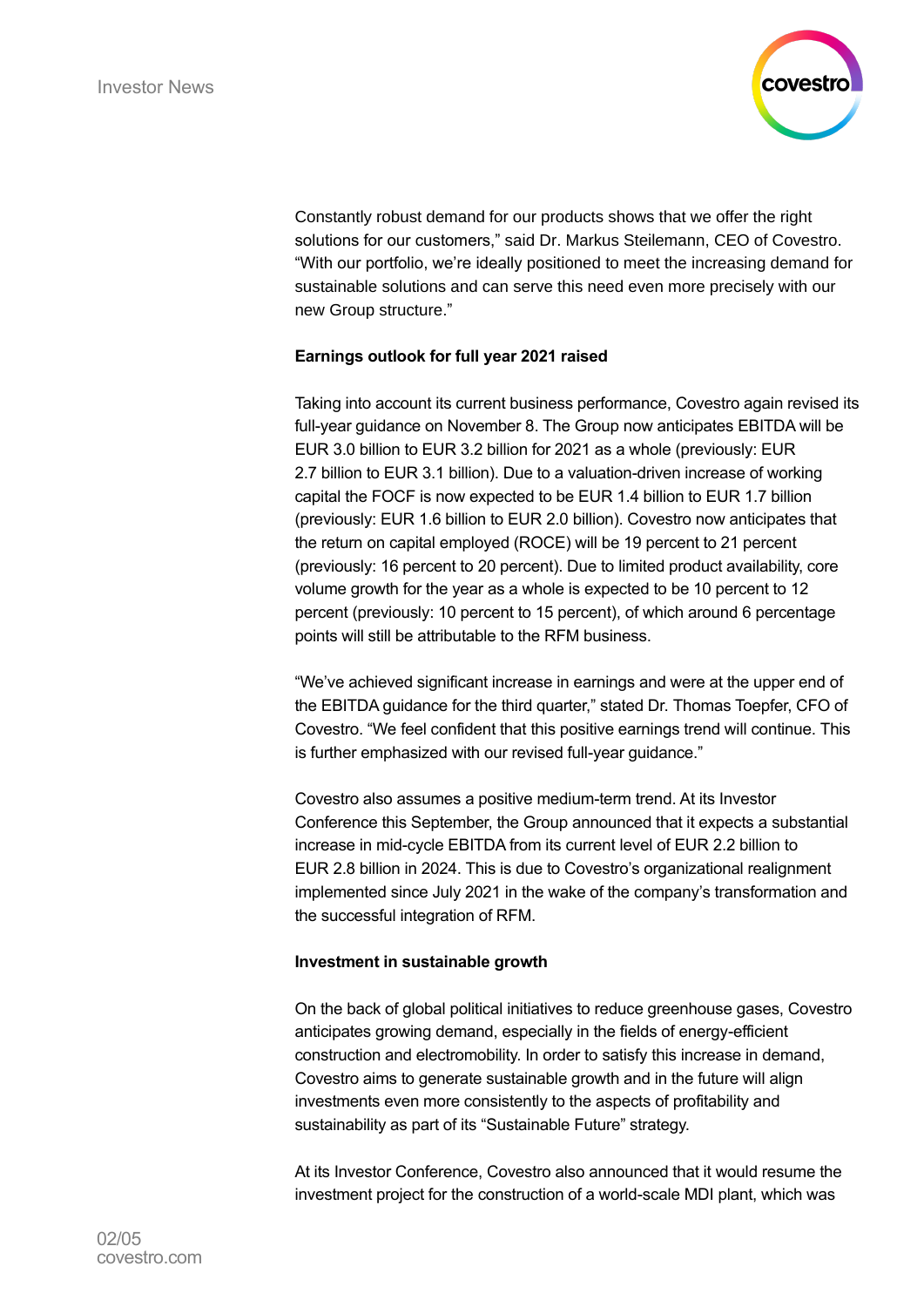

temporarily suspended at the beginning of 2020. The company is exploring building the new plant in either the United States or China. A final decision is expected to be taken after the current project stage. The plant is scheduled to be put into operation in 2026. The Group plans to deploy the energy efficient AdiP technology, which is already used at its Brunsbüttel site in Germany. This technology can reduce  $CO<sub>2</sub>$  emissions by up to 35 percent in an MDI plant

The Group aims to become fully circular in the long term. Covestro is therefore planning targeted capex spending of around EUR 1 billion on circular economy projects over the next ten years, with a focus on alternative raw materials, innovative recycling, joint solutions and renewable energies. The EU's Circular Foam innovation project has been a further important component of Covestro's long-term strategic program since October. The company is coordinating this project, in which a total of 22 partners from nine countries are collaborating. Its goal is to close the material cycle for rigid polyurethane foams and to prepare the Europe-wide implementation of a blueprint. That could reduce waste by one million metric tons and  $CO<sub>2</sub>$  emissions by 2.9 million metric tons, as well as EUR 150 million in incineration costs, every year in Europe from 2040 onward. As insulation material in refrigerators and buildings, rigid polyurethane foams help to increase energy efficiency significantly. However, to date there is a lack of coordinated waste management and suitable recycling processes to enable a sustainable lifecycle. Consequently, chemical recycling in particular will be an important link in the chain to pave the way to a circular economy.

## **Significant increases in sales in both segments**

As part of the Quarterly Statement for the third quarter, Covestro reported for the first time in the new reporting structure with the two segments Performance Materials and Solutions & Specialties. Reference information was restated accordingly.

In the third quarter of 2021, the Performance Materials segment saw core volumes sold fall by 11.6 percent year over year. Limited product availability due to unplanned production outages curbed growth potential despite the fact that demand remained intact. That resulted in a decline in sales volumes in the furniture and wood processing industry as well as the construction industry, especially in the EMLA and APAC regions. On the back of high selling prices, the segment's sales increased by 52.2 percent to around EUR 2.2 billion (previous year: around EUR 1.4 billion). EBITDA was EUR 755 million, more than double the figure for the prior-year quarter (previous year: EUR 288 million), due to higher margins, as Covestro was able to more than offset the rise in raw material prices due to higher selling prices.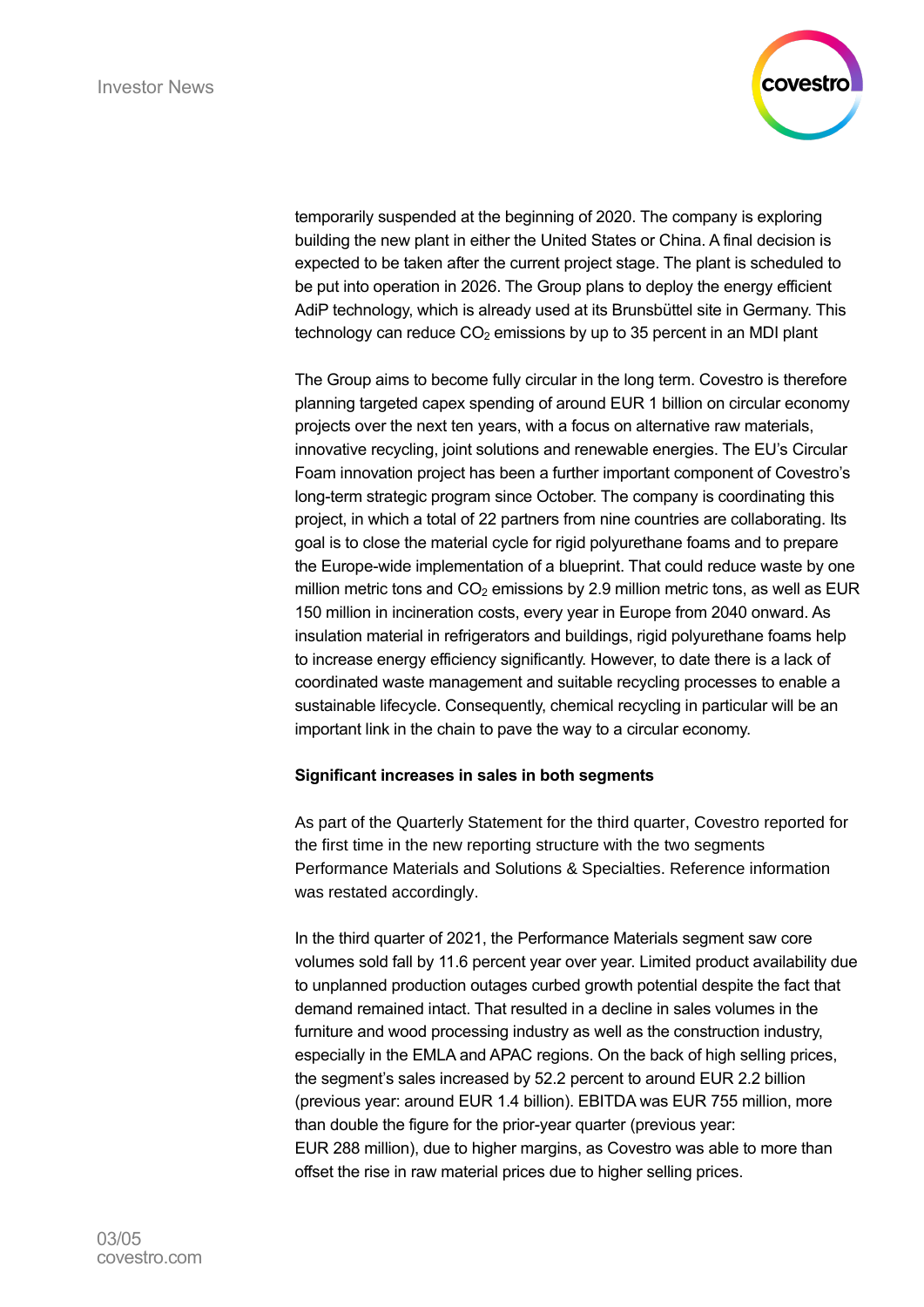

In the third quarter of 2021, the Solutions & Specialties segment's core volumes sold rose by 22.7 percent year over year. That was mainly due to additional volumes from the acquisition of the RFM business. Sales also increased by 60.6 percent to around EUR 2.1 billion (previous year: around EUR 1.3 billion). That was attributable to the rise in average selling prices, as well as to the portfolio effect stemming from the acquisition of RFM. The segment's EBITDA fell to EUR 173 million, or by 16.4 percent compared to last year's third quarter (previous year: EUR 207 million). Higher selling prices were not able to fully offset the increase in raw material prices, with the result that lower margins reduced earnings. The costs of RFM integration, which were at the level planned, also had a negative impact on earnings.

## **Strong demand and high prices in the first nine months**

On the whole, the results for the first nine months of 2021 are significantly above those of the previous year, in which the coronavirus pandemic had a substantial impact. Robust demand and, related to that, high selling prices continued to prevail. In the first nine months of 2021, core volumes sold rose by 11.9 percent (first nine months of 2020: –7.9 percent) and Group sales by 50.2 percent to around EUR 11.6 billion (first nine months of 2020: around EUR 7.7 billion), mainly due to an increase in selling prices. EBITDA tripled to around EUR 2.4 billion (first nine months of 2020: EUR 835 million), while net income rose by around EUR 1.3 billion (first nine months of 2020: EUR 147 million) or by almost nine-fold year over year. FOCF also increased significantly to around EUR 1.1 billion (first nine months of 2020: EUR 136 million).

## **About Covestro:**

With 2020 sales of EUR 10.7 billion, Covestro is among the world's leading polymer companies. Business activities are focused on the manufacture of hightech polymer materials and the development of innovative, sustainable solutions for products used in many areas of daily life. In doing so, Covestro is fully committed to the circular economy. The main industries served are the automotive and transportation industries, construction, furniture and wood processing, as well as electrical, electronics, and household appliances industries. Other sectors include sports and leisure, cosmetics, health and the chemical industry itself. At the end of 2020, Covestro has 33 production sites worldwide and employs approximately 16,500 people (calculated as full-time equivalents).

Find more information at **[covestro.com/investors.](https://www.covestro.com/en/investors)**